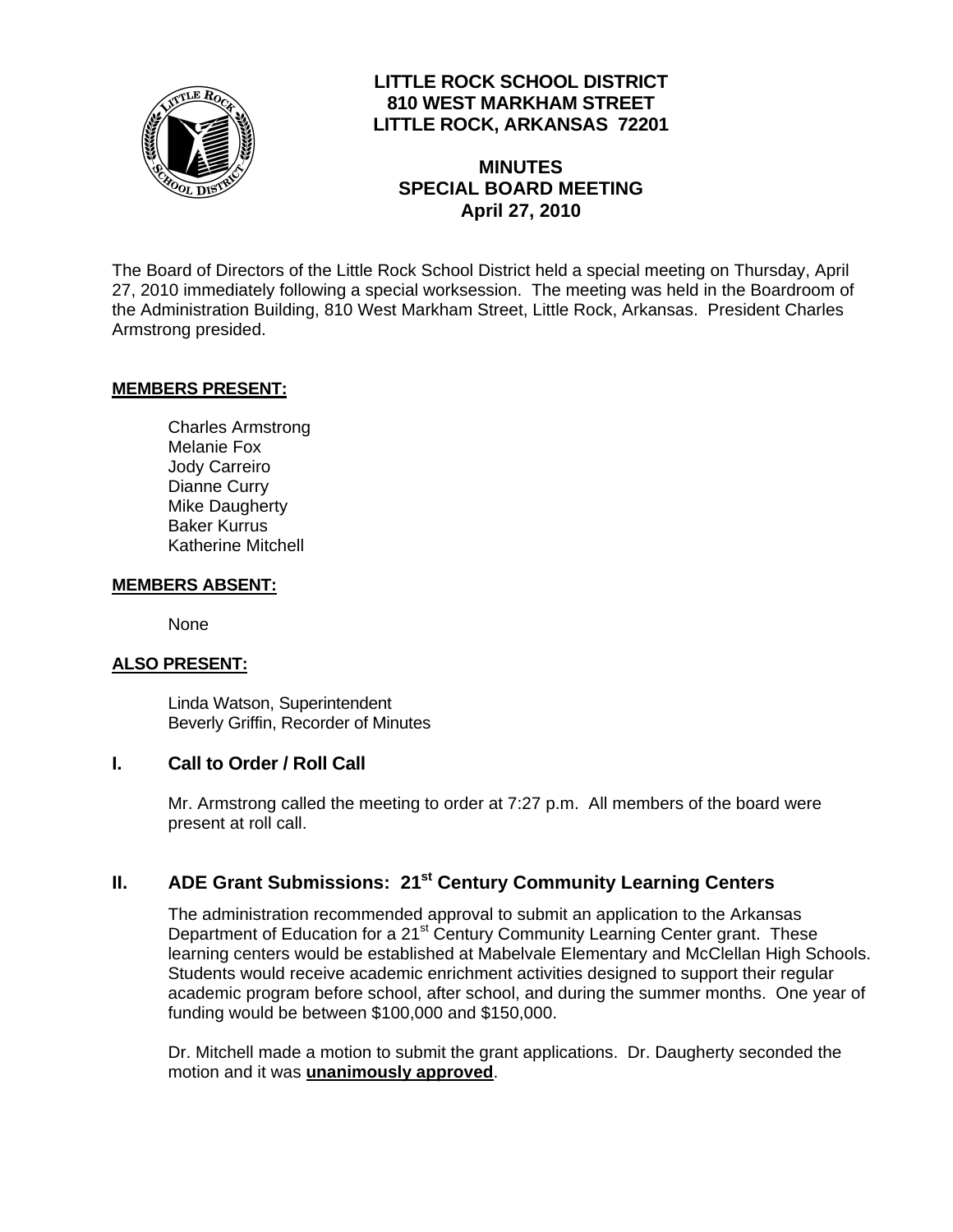Special Meeting April 27, 2010 Page 2

#### **III. Secondary Fine Arts Adoptions**

The secondary fine arts textbook adoption committee provided recommendations for the board's review and approval. The committee included representatives from music, art, and drama at the secondary level and selections were aligned with the Arkansas Benchmark requirements. Dr. Mitchell moved to approve the committee's selections. Ms. Curry seconded the motion and it **carried unanimously**.

### **IV. Forest Heights Middle School / Staff Reconstitution**

At a worksession immediately preceding the special meeting, the board conducted a review and in-depth discussion of the issues surrounding the possible reconstitution or restructuring of the staff at Forest Heights Middle School.

Employees at Forest Heights had been provided prior notification by e-mail from the principal, Ms. Ruffins. Mr. Hartz responded to questions, and a vote by the board to reconstitute the staff would result in additional follow up and written notice from the Human Resources Department.

Mr. Carreiro offered a motion to maintain the notice that had been given to the Forest Heights staff with a period of discussion to determine if there are "less painful" steps that could be taken. Current employees would be required to reapply and no more than 49% would be rehired for Forest Heights. There was no second to the motion.

The motion was reworded: To continue with the intent of the staff reconstitution as discussed tonight, but to allow the administrative staff to work on other ideas and bring a final recommendation by the May board meeting. There was no second to the motion.

The motion was again reworded: To maintain the notification of staff reconstitution of all certified staff excluding the principal. No more than 49% of the current staff would be retained. The administration would bring back modifications at the May meeting before implementation. Dr. Daugherty seconded the motion.

After additional discussion, Dr. Daugherty withdrew his second and Mr. Carreiro withdrew the motion.

Mr. Hartz responded to additional questions regarding the notification of staff at the school and Dr. Watson discussed the possibility of restructuring instead of reconstituting.

Dr. Mitchell encouraged the teachers who were present at the meeting, and it was stated again that none of the current teachers would be unemployed if the reconstitution takes place. Those teachers will be allowed to apply and interview for other positions across the district.

Mr. Kurrus stressed the importance of the teachers' performance in the classroom, and he asked: "Are teachers present?" "Are they on time?" "Are they on task in the classroom?" He asked the administration to focus on the things that can be measured, such as the tardy rate for teachers, whether they dress appropriately, and if they have a high level of commitment and dedication to the students. Mr. Carreiro agreed and asked to see attendance reports from Human Resources and the teacher absentee rates from FHMS.